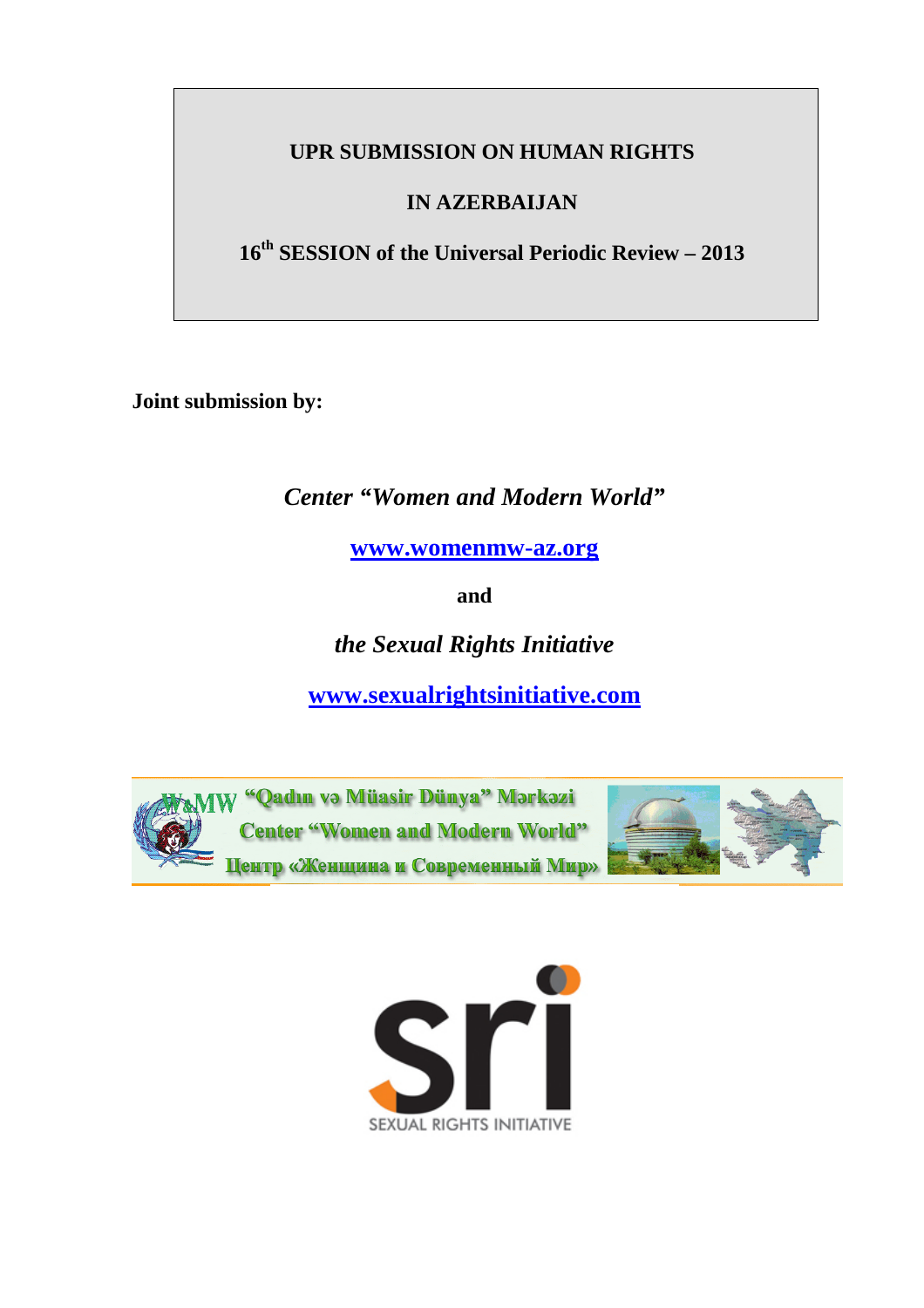## **Introduction**

This report is submitted by **The Center "Women and Modern World"** (Baku, Azerbaijan) and the **Sexual Rights Initiative***.* It focuses on **gender norms**; **marriage**; **sexual violence and harassment; reproductive health and rights; rights of lesbian, gay, bisexual and transgender people**; and **HIV/AIDS.** It includes recommendations to the Azeri State after each section.

1. Azerbaijan has ratified the International Covenant on Civil and Political Rights (1992) and its Optional Protocol (2001), International Covenant on Economic, Social and Cultural Rights (1992), the Convention on the Elimination of All Forms of Discrimination against Women (1995) and its Optional Protocol (2001) and the Convention on the Rights of the Child (1992). It is a member of Council of Europe since 2001.

## **Gender norms<sup>1</sup>**

2. Azerbaijan has strict gender and social norms focused on an heterosexual-centered and extended family. The family decision-making is focused on the elders of the family who make decisions for all other family members and keep the traditions. In Azerbaijan man is the head of family, he is responsible for physical load and financial support of a family. While woman is responsible for household and childcare. This is a classic model of a family. According to the statistics, in Azerbaijan on average family disruptions occur in 1 of 10 families. In 2011 78072 marriages and 7784 divorces were recorded. According to The State Statistical Committee of the Republic of Azerbaijan, between January and March 2012 marriage rate was 6.8 times higher than divorce rate. 15.7 thousand of marriages and 2.3 thousand of divorces were recorded by official state agencies at the beginning of the year. In comparison to the first quarter of 2010 the marriage rate increased from 6.7 to 7.1, and divorce rate increased from 0.9 to 1 per 1000 people. **In general , between January and March 2011 the number of marriages increased by 10.6 %, and the number of divorces increased by 21.1% compared to the same time last year.** 

3. Women are expected to function primarily within a family and single women are perceived by a society as a failure once they have passed the marriageable age (21-23 years).

4. The 'family honor' concept prevails in Azeri families, limiting women's mobility, placing them in a vulnerable situation if they have sex before marriage or decide to live independently.

5. Families limit their daughters' access to education to protect 'family honor' through not allowing them to enter universities in other cities. Women who travel abroad alone or study abroad may lose the opportunity to get married because they are believed to have had sex outside of marriage when they were away from the family control.<sup>2</sup>

### *6. Recommendations:*

l

<sup>&</sup>lt;sup>1</sup> Written by Labrys and Sexual Rights Initiative

<sup>&</sup>lt;sup>2</sup> Gender Assessment Report p. 7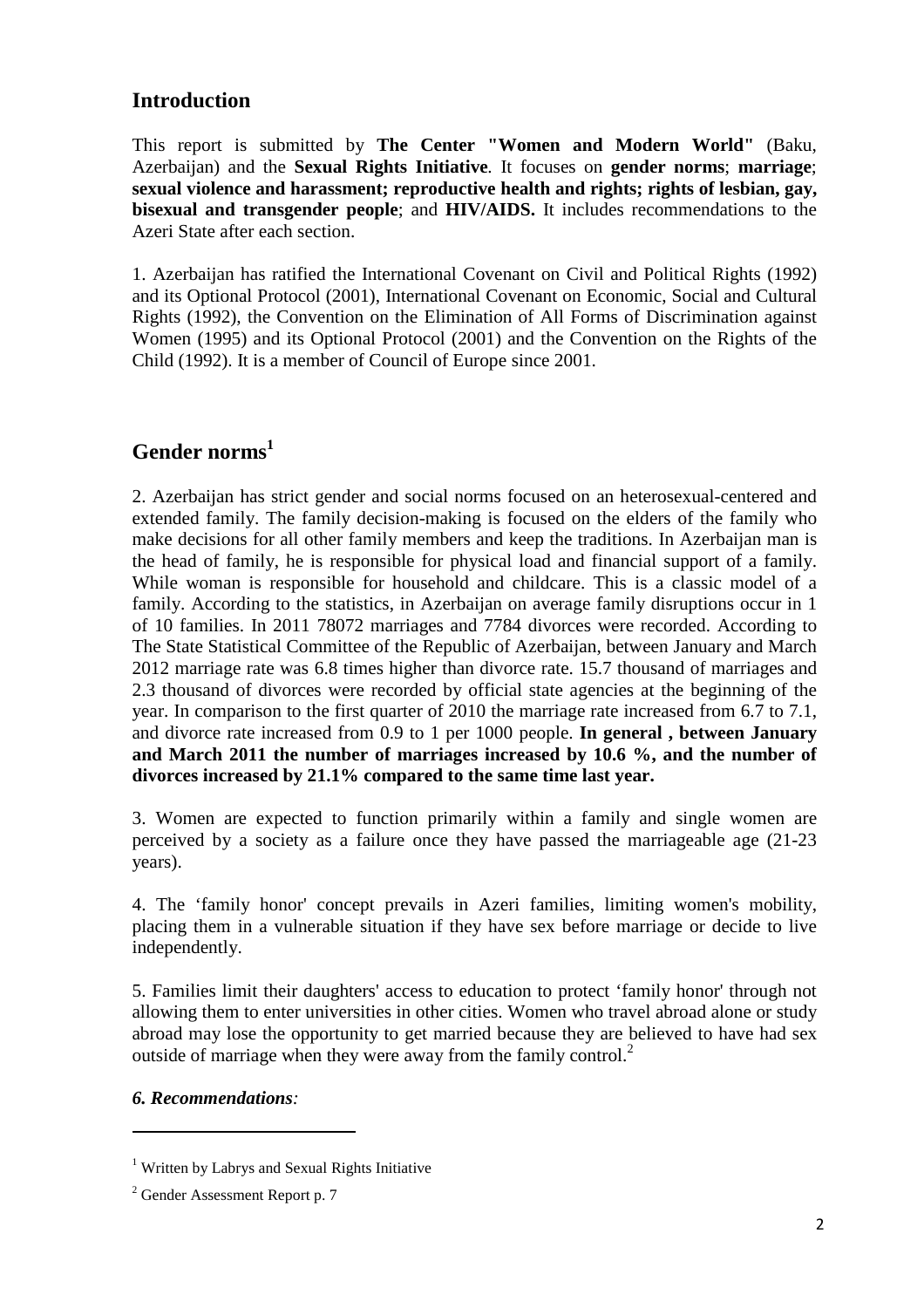- *Take proper and relevant care of families, especially young families by addressing their needs and deficits. Care provided should be in exact accordance with the Constitution of the Republic of Azerbaijan.*
- *The religious institutions should advocate the sacredness of family, assist to actions against divorce, participate in spreading values, providing family durability.*
- *Implement of a State Program on Promoting Economic Security among families, in order to prevent divorces in Azerbaijan.*
- *Conduct nation-wide educational campaigns about gender roles and the value of women and girls, as a way to reduce sex-selective abortions (see below) and to protect women's rights to education, health and freedom of movement.*

## **Sexual violence: harassment and rape including rape in marriage<sup>3</sup>**

7. International organizations working in Azerbaijan have conducted large-scale surveys on the issue of violence. The surveys found that about 30% of women experienced sexual harassment at work<sup>4</sup>. Another survey revealed that the social belief is that women should quit their job if they experience sexual harassment from their employer or a co-worker<sup>5</sup>. Articles 2 and 3 of the existing law on 'Ensuring gender equality' (2006) define sexual harassment in details. Article 4 states that sexual harassment is prohibited. Articles 11 and 12 regulate employment situations when sexual harassment takes place and ban persecution of the person who reported sexual harassment by the employer. Article 12 states that the 'labor contract of the victim of sexual harassment is discontinued as of the day when the victim exposes it<sup>6</sup>. The body responsible for dealing with sexual harassment is of a monitoring nature and reports to the government annually. However, the existence of this legislation does not ensure protection from sexual harassment because its implementation is not adequate and unclear and the public opinion is largely unaware of its existence.

8. Sexual harassment also exists within families. Survey results indicate that 55% of the interviewed women had experienced sexual harassment. In 15% of the cases the perpetrator was a step-father and in 9% a father-in-law. The same survey indicated that 10% of the interviewed women had been sexually abused with approximately 85% of abused women reporting marital rape<sup>7</sup>.

9. In case of rape the family usually tries to cover up that it happened and, if a victim is single, may offer her the possibility to marry the perpetrator. Reporting a rape is also a long and humiliating endeavor in a society which blames the woman for being sexually abused.

<sup>&</sup>lt;sup>3</sup> Written by Labrys and Sexual Rights Initiative

<sup>&</sup>lt;sup>4</sup> Survey of Azerbaijan Sociological Association (2001) quoted in Gender Assessment report p.8

<sup>5</sup> Human Development Report p. 71

<sup>&</sup>lt;sup>6</sup> Text of the Law in Russian available at http://www.gender-az.org/index.shtml?id\_doc=1128

<sup>&</sup>lt;sup>7</sup> Survey of Azerbaijan Sociological Association (2001) quoted in Gender Assessment Report p. 8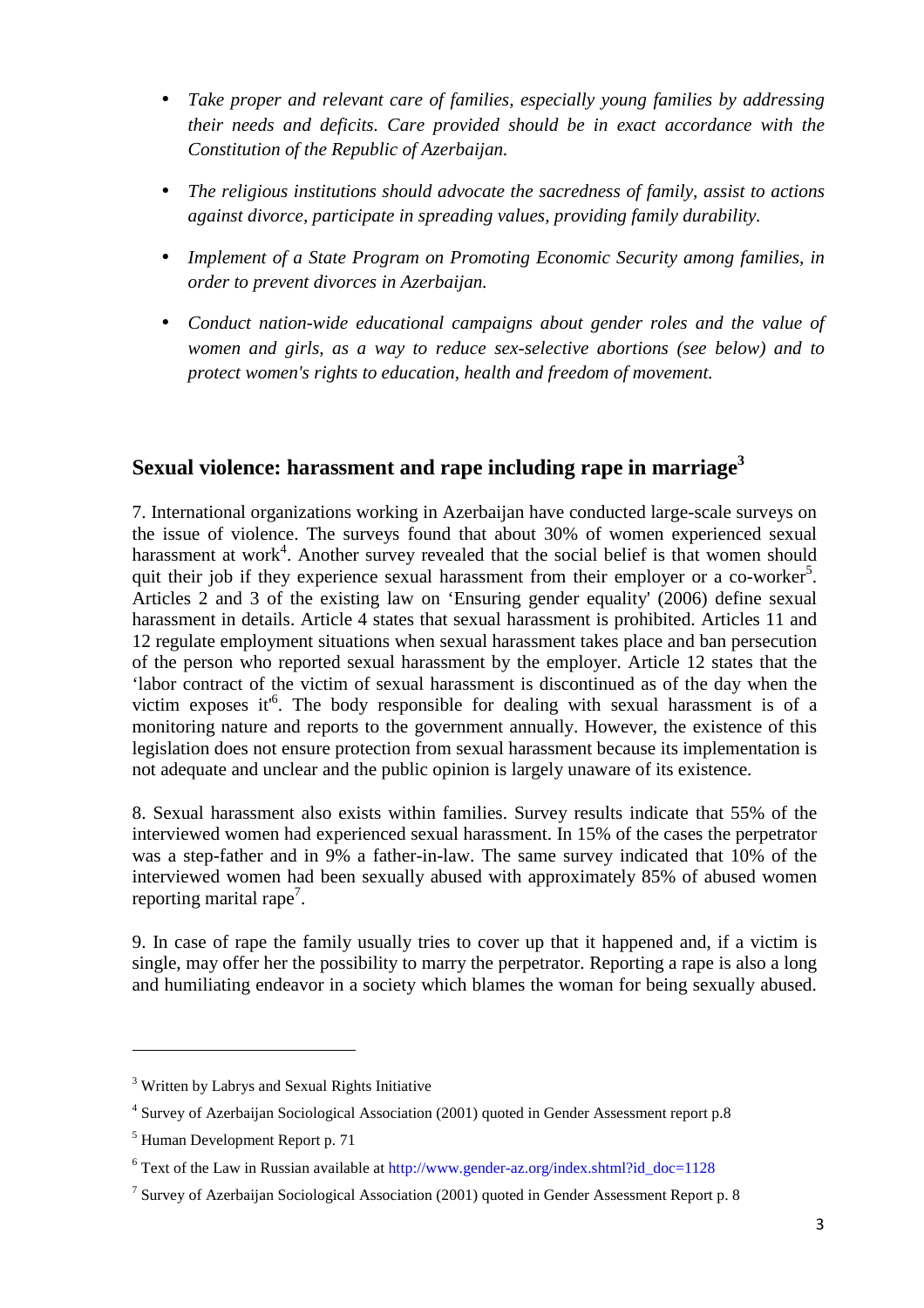10. High levels of corruption among law enforcement agencies makes it very difficult to punish the perpetrators.

### *11. Recommendations:*

- *Conduct research to assess the situation of sexual harassment in Azeri society and plan accordingly. Take measures to implement the existing legislation provisions.*
- *Conduct public awareness campaigns to address the issue of sexual harassment and the existing legal framework.*
- *Include marital rape in the current legislation and raise public awareness about the issue of consent in sexual relations.*
- *Implement the appropriate mechanisms for women to be able to report rape cases, including training and sensitivity among law-enforcement personnel, women police stations, strong measures against corruption.*

# **Marriage<sup>8</sup>**

12. One of the main reasons of family disruption along with socio-economic status, is the rapid transformation of modern families to global ideas, abandoning the national values. Another reasons are early marriages in some rural areas, as the result of influence of existing subcultures, and low awareness.

13. In the area of sexual and reproductive rights related to marriage the two main issues are forced marriages within extended families (sometimes at an early age, before the official ages of 17 for women and 18 for men) and religious marriages. The supporters of the rise of marriage age believe that such regulation would lead to decrease the number of early marriages.

14. The issue of marriage within the same extended family has been raised by the government since 1959<sup>9</sup> and yet as many as 37% families as of 2006 continue to arrange marriages between cousins<sup>10</sup> (kindred marriages). Religious marriages which are socially accepted and practiced only recently started to require official registration by the state.

15. Among early marriages<sup>11</sup> registered in 2009 by the Ministry of Justice departments of registration 37% are women under 18, 29% are 18-19 years old, 25% are 20-24 years old, 6% are 25-29 years old, and 3% over 30. Approximately 1/3 of early married women were married in 2009, the rest were married in the following years.

l

<sup>&</sup>lt;sup>8</sup> Written by Labrys and Sexual Rights Initiative

<sup>&</sup>lt;sup>9</sup> Gender Assessment Report (2004) p. 7

 $10$  CEDAW Shadow Report (2005) p.8

 $11$  Human Development Report 2007 p. 61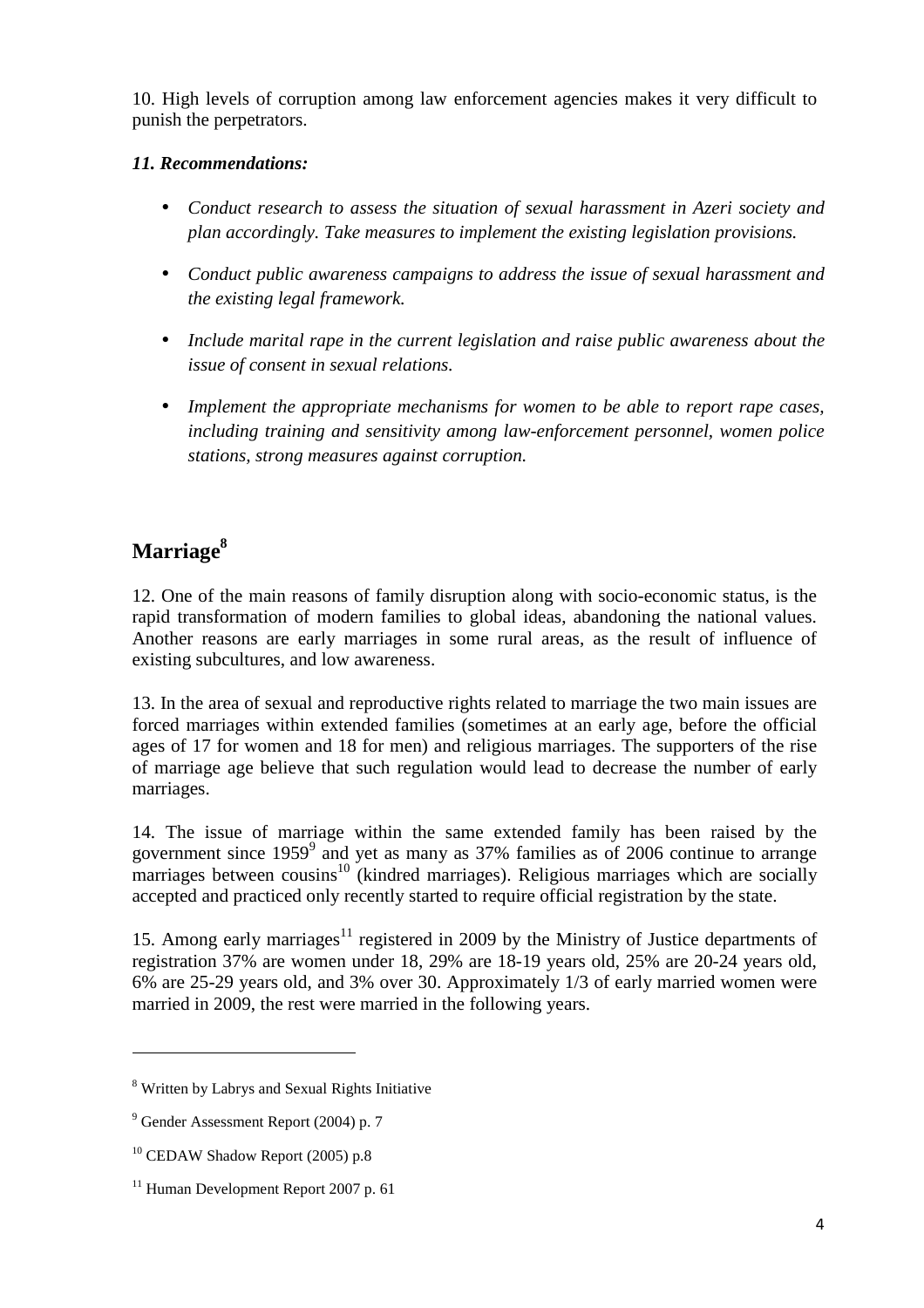16. 39% of early married women were inhabitants of urban areas, while 61% lived in rural areas. 37% of women married under 18 years of age got married at their own will, 26% were forced by their parents, 11% got married because of difficult financial situation of their family, 8% got married because of wealth of men, 6% were kidnapped, 2% because of getting pregnant, and the rest 10% had other reasons.

17. 22% of fathers and 13% of mothers of women who got married at an early age had higher and vocational secondary education, 2/3 had vocational and complete secondary education, respectively 12% and 19% had general secondary education.

3 % of spouses of these women were 18-19 years old, 69% were 20-24, 26% were 25-29, and 2% were over 30.

At the same time, 22% of them had higher and secondary education, 68% had vocational and complete secondary education, 10% had general secondary education.

18. Religious marriages performed before that date leave women without any legal claims in case of divorce, death of the spouse or child support. Traditionally there is also a custom of *sighe* which is a temporary marriage blessed by the religious authorities which can happen parallel to the officially registered marriage with a different woman<sup>12</sup>.

### *19. Recommendations:*

- *Work with religious authorities to establish a procedure of registration of religious marriages, that will also allow retrospective registration of marriages.*
- *Continue and improve the current efforts to eliminate kindred marriages, particularly those involving minors.*
- *Ensure that girls have completed secondary education before getting married.*

## **Reproductive health and rights<sup>13</sup>**

20. According to the Constitution of Azerbaijan Republic (Article 41), every citizen has the right to protect her/his health and receive medical aid. Besides, every woman has the right to protect her health in connection with childbirth. Article 17 of "The Law about Protection of Health of the Population" states that during the pregnancy, before and after childbirth every pregnant woman should be provided with free of charge medical services in the establishments of the state health system. Under this Law hospital and treatment establishments were created, including children and women treatment centers to provide medical aid free-of-charge to every citizen.

21. However, women can not yet fully enjoy their rights to sexual and reproductive rights due to, among others, the following underlying factors:

<sup>12</sup> Human Development Report 2007 p. 61

<sup>&</sup>lt;sup>13</sup> Written by Labrys, Sexual Rights Initiative and The Center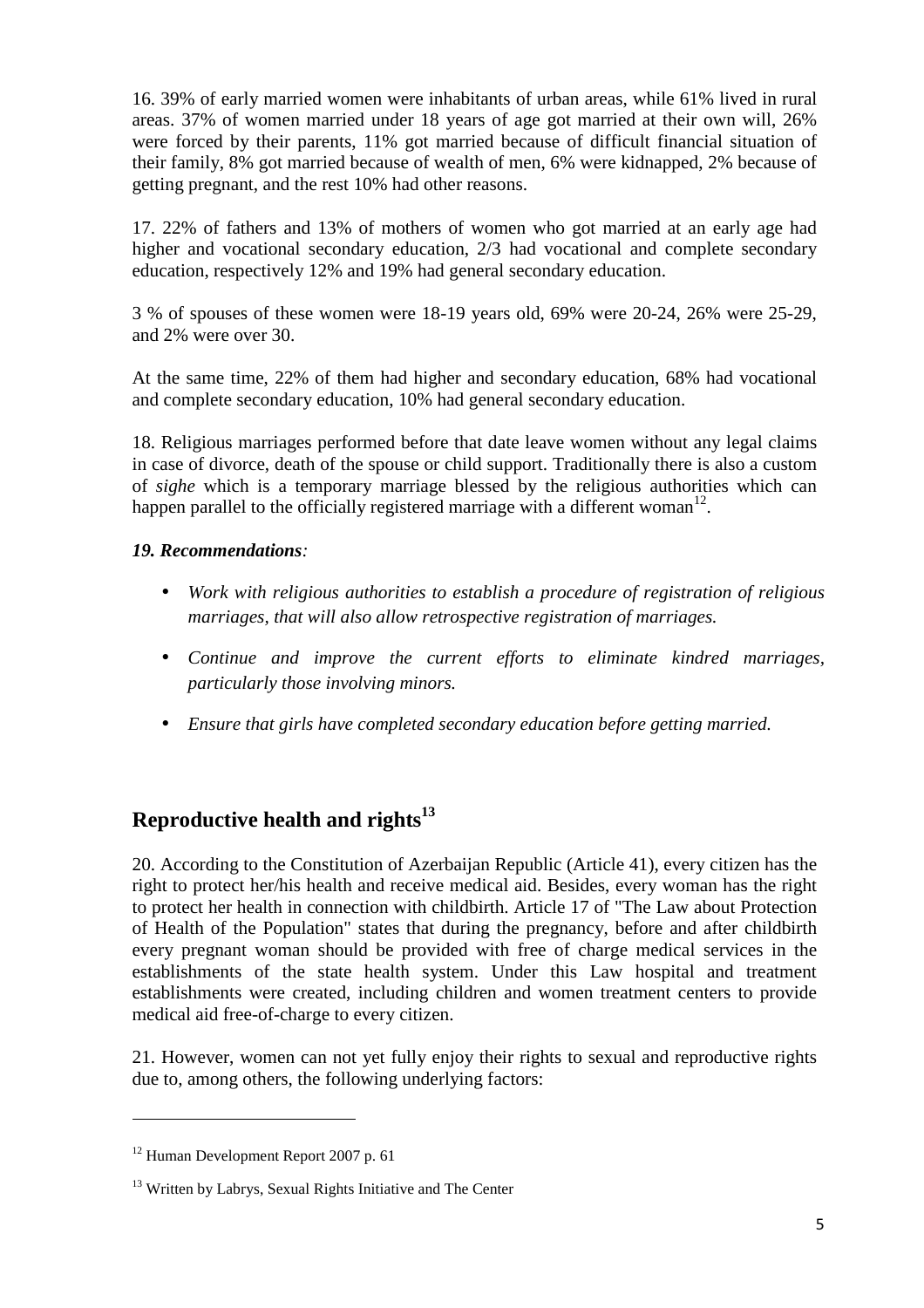- The military-political events that occurred around Oarabakh in 1988 resulted in a great number of loss and disability in men of reproductive age affecting the natural increase of population in Azerbaijan, and resulting in a increased pressure on women to produce male children.
- The economical difficulties related to the transition period, and the large number of men who have gone abroad in search of employment, turned women into the majority of the workforce in Azerbaijan. These new responsibilities did not replace the traditional ones – keeping the family hearth and bringing up children – but were added to them.
- Today an Azerbaijani woman keeps centuries-old traditions, while also fluently speaking foreign languages, using the most modern technology, and introducing her children to Western culture. So there is a tension in her social and cultural environment that results in psychological-emotional pressure, all of which affect her organism.

22. Even though work has been done in Azerbaijan in this field, a majority of the population does not yet have full enjoyment of their right to sexual health, nor enough awareness and knowledge of health issues in general and sexual issues in particular. A national strategy on reproductive health for 2008-2015 is currently being prepared in Azerbaijan. Five main priority directions are taken into account in this document: Maternal and infant health of mother and new born babies; Reproductive choices; Sexually transmitted infections (including HIVS/AIDS); Reproductive health of youth; Gender violence and sexual exploitation.

## **Maternal and infant mortality**<sup>14</sup>

l

23. The high incidence of maternal and infant death in Azerbaijan is connected primarily to three factors:

- low degree of awareness and knowledge of reproductive health of women, even though the State is making efforts to change this situation;
- low qualifications of doctors, even though State facilities provide free-of-charge care for pregnant women;
- widespread poverty among the population, even though traditionally special attention is paid by families to the proper nourishment for pregnant women.

24. In 2006, the Ministry of Health estimated maternal mortality rates in 34,25/100.000. But data from the Institute of Gynecology subordinated to the Ministry of Health, The Republic Maternity Home and The Republic Hospital refutes those figures, providing a rate of 85/100.000 and the national average and 79,2/100.000 in Baku.

25. Azerbaijan ranks first among European countries for its infant mortality rates. According to the World Health Organization and UNICEF, infant mortality rates (during

<sup>&</sup>lt;sup>14</sup> The Main Law of Azerbaijan Republic (Constitution) - Baku, 2003; The Law on Health Protection of Azerbaijan Republic - Baku, 1998; Report on Women Conditions in Azerbaijan Republic - Baku, UNDP, 1999, L.A.Bayramova; Monitoring materials for improvement of the conditions in the field of mother and child health protection in Azerbaijan by "Himayadar" Humanitarian Prosperity Public Union.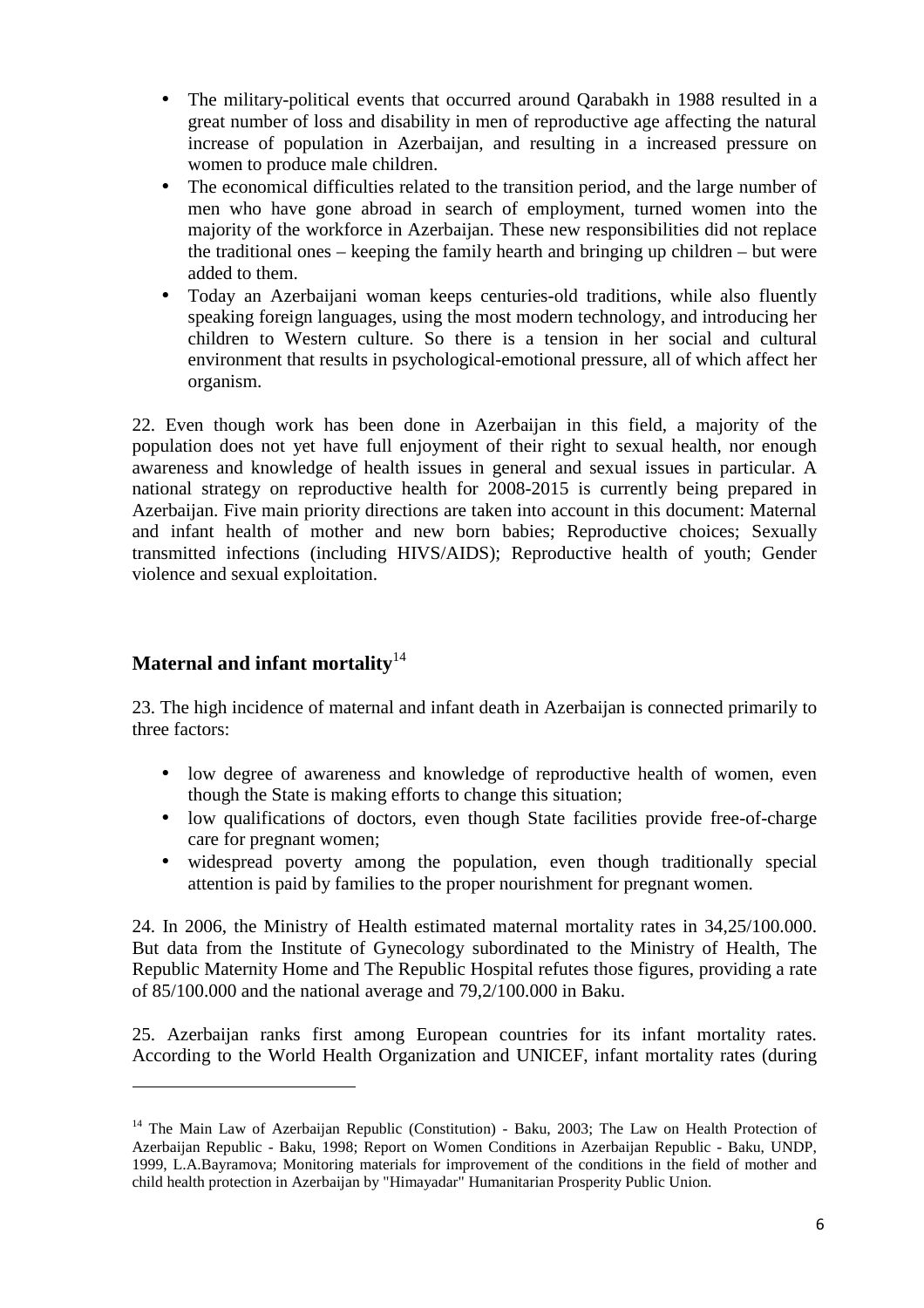the first year of life) in 2006 were 75 / 1000 in Azerbaijan - ten times higher than in other European countries. However, figures from the Ministry of Health are much lower: 15,76 as national average and 25,7 in Baku.

26. Resolution 211 (September 15, 2006) of the Cabinet of Ministers, set into motion the "Action Program on protection of mother and child health". The program involves a complex and multi-dimensional approach and plans actions on 20 directions, and has a budget of 21,324 million manats, to be implemented until 2010. Its main objectives are the following:

- strengthening of maternal and child health;
- protection of reproductive health of the population;
- creation of necessary conditions for childbirth of healthy and desirable babies.
- decrease of illness and death incidents amongst mother and babies.

27. Some of the positive initiatives included in the Program are the following:

- analysis of the current systems in place for the protection of mother and child health;
- certification of establishments providing assistance in childbirth;
- creation of 7 prenatal centers;
- supply of equipment.

28. Within the framework of the Millennium Development Goals, Azerbaijan undertakes to decrease thrice the number of maternal deaths and twice that of infant deaths by the year 2015. In 2006, the Regional Bureau on Europe and Commonwealth of Independent States estimated that Azerbaijan would need approximately 20 years to reach such decrease in infant mortality, as current State action is not enough to produce positive changes in this situation.

### *29. Recommendations:*

- *To fully implement the "Action Program on Protection of Mother and Child Health".*
- *To take all necessary steps to tackle those factors that have already been identified as causes of maternal mortality, i.e. improving nourishment of pregnant women; increasing their awareness of the need for medical follow-up during the pregnancy; funding programs to improve the skills of medical personnel in this area.*
- *To ensure that all programs for maternal and infant health reach the rural areas, where the situation is even more serious than in the cities.*
- *To review the discrepancies about the data collected by different state bodies on maternal and child mortality, as well as the contradictions between the State figures and those provided by UN offices, with a view to portrait a most accurate picture of the situation and be able to plan accordingly.*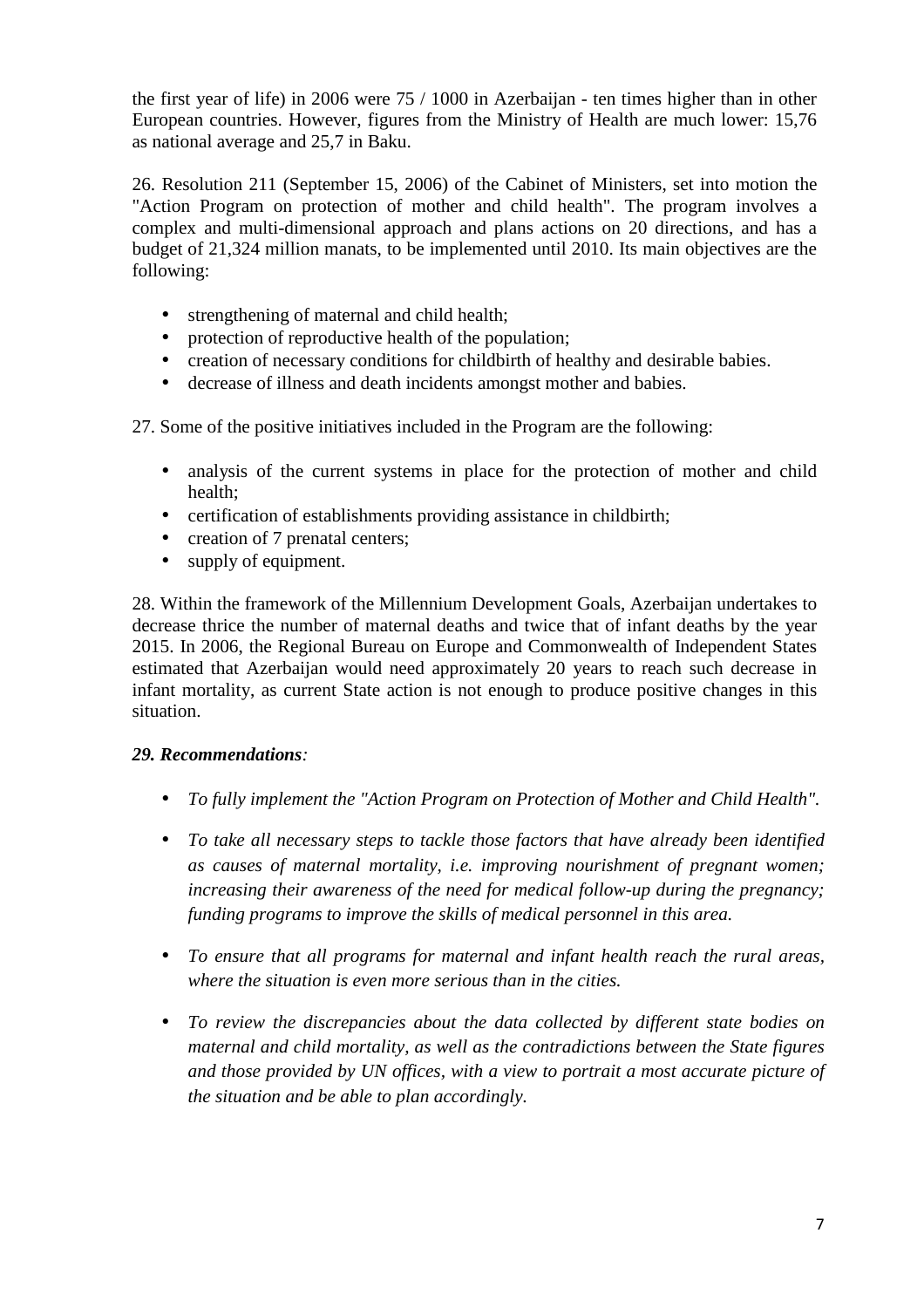### **Family planning**

30. Family planning or regulation of childbirth in the family corresponds to the demographic image of the country. Taking into account the social-political situation of the republic, the Program of Family Planning has its specific directions. It propagandizes actively against early marriages, marriages among close relatives and other specific characteristics of demographic situation in the republic. Family planning centers researching gender problems are working in the country. A serious problem are the distorted sex-ratios observed broadly in regions of Azerbaijan.

31. There are not any legal obstacles for women to receive sexual health medical services, including family planning in the country. The above mentioned Law on Protection of Population Health mentions family planning as well as artificial ferment and implantation of embryo (article 29), disturbance of pregnancy in artificial way (article 30), and medical sterilization (article 31).

32. Pregnant women undergo ultra-sound examination before childbirth. If any defects are discovered during examination, the pregnancy can be terminated and all that is required is the woman's consent. According to the Article 30 of the above mentioned Law, every woman has the right to make independent decisions about motherhood. "Termination of pregnancy in artificial way" (abortion) during the first 12 weeks of pregnancy requires only the woman's consent. Under special social conditions abortions are allowed up to  $22<sup>nd</sup>$ week. It should be done by specialist doctors in state and private medical establishments. The lists of medical facilities providing disturbance of pregnancy in artificial way are defined by the Cabinet of Ministers. It is forbidden to disturb the pregnancy in artificial way by doctors outside of hospitals and other medical establishments. According to the Article 141 of the Criminal Code, abortion by doctors outside medical establishments is punished with fine and reformatory work for 6 months. Abortion by persons without special high medical education is punished with fine or social work from one hundred and eighty hours to two hundred hours, and reformatory work for 1 year. Women with incomplete abortions receive medical attention in State faculties and are provided with advice on how to avoid undesirable pregnancy and given contraceptives, if they so desire.

33. According to the Article 31 of the Law on protection of Health of the Population, women can undergo medical sterilization, but only in accordance with medical instructions, as defined by the Cabinet of Ministers of Azerbaijan Republic. The procedure is carried out in state and private medical establishments. The couple's consent is required for the procedure. The persons accused for carrying out medical sterilization illegally bear responsibility according to the rules defined by legislation. Man sterilization is not carried out in the country.

34. A national strategy for the period 2008-2015 in the field of family planning is being prepared by the Ministry of Health of Azerbaijan Republic.

35. Gender-based restrictions represent one of the key issues in the field of sexual and reproductive rights for both women and men. The society values men over women because ethnicity and family name are passed through men. Many families decide to abort female fetuses. The estimates are that in the category 0-19 years old there are 110.000 fewer girls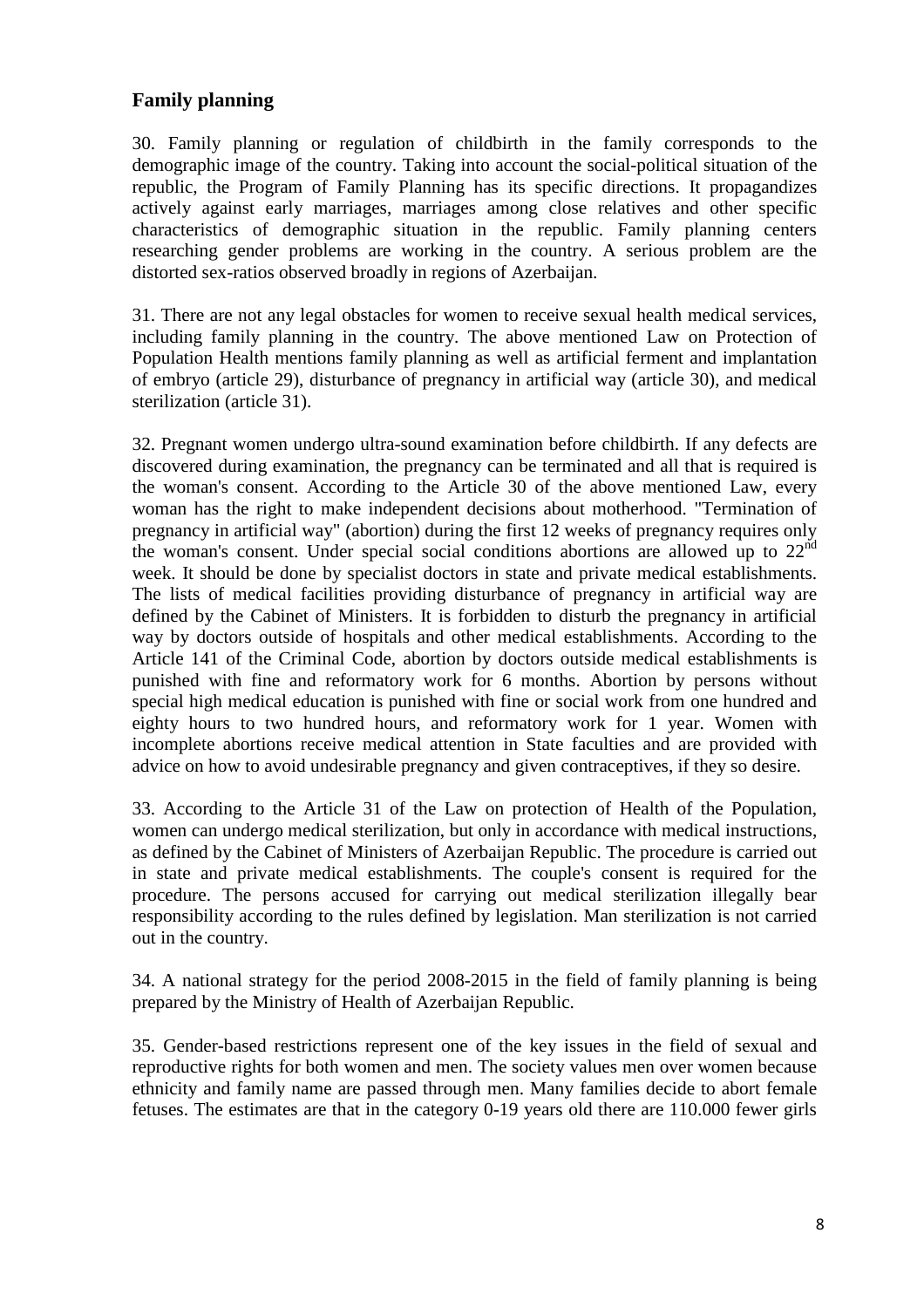than boys. In the 0-4 age cohort there are 10% more boys than girls<sup>15</sup>. In 2006 there was a ratio of 3/1 among newborn boys and girls. Medical specialists report that 4 out of 10 women request abortion because the fetuses they are carrying are female<sup>16</sup>. Women who give birth to girls loose their social status and some men may choose to divorce their wife if she is not able to produce male offspring. As many as 23% of respondents interviewed for 2005 Azeri shadow report on CEDAW implementation stated that they aborted their pregnancy because the fetus was female.. Most gender-selective abortions are registered as based on fetus' defects. About 10% of pregnancies are aborted in the third trimester of pregnancy as medical specialists report<sup>17</sup>.

#### *36. Recommendations:*

- *Extend the possibility to opt for surgical sterilization to men as well.*
- *Implement strict measures to punish medical personnel involved in sex-selective abortions, while working on the social conditions that sustain this practice (see Recommendations in the first section)*

### **Sexual orientation and gender identity-based discrimination**

37. Sexual relations between men in Azerbaijan were decriminalized in January 2001 possibly due to its being a pre-requisite for membership in the Council of Europe<sup>18</sup>.

38. Transgender women who engage in sex work in the streets are the group which suffers the highest level of abuse from both law enforcement bodies and society. Gender reassignment surgeries and hormonal therapy are not available in Azerbaijan which considerably limits transgender women's access to employment. Organizations working on LGBT issues in Azerbaijan report constant police abuse of transgender sex workers including arbitrary detention, blackmailing, physical and sexual violence. Sex work is not criminalized in Azerbaijan but police frequently conducts raids. In May 2007 28 transgender sex workers aged 18 to 37 were forcibly detained and taken to a police station were they were forcibly tested for STIs and HIV. During the raid they were severely beaten and there were two gun shots made into the air to scare them. The next day they were tried in court for 'not following police orders' and sentenced to three days of detention. Their parents were not allowed to be in the court during the trial and the NGO representatives had difficulty accessing the detention facility. Personal belongings taken during the raid were not returned to their owners. The case was reported to the Azerbaijani Ombudsman's office but no response was received or action taken.

<sup>&</sup>lt;sup>15</sup> Azerbaijan National Statistics 2002 LINK quoted in Gender Assessment for USAID/Caucasus/Azerbaijan (2004) p. 14

<sup>&</sup>lt;sup>16</sup> Human Development Report. Gender Attitudes in Azerbaijan: Trends and Challenges (2007) p. 50

 $17$  CEDAW Shadow Report (2005) p.17

<sup>&</sup>lt;sup>18</sup> Dennis Van Der Veur 'Forced Out', Report on Azerbaijan ILGA-Europe/COC-Netherlands fact-finding mission on LGBT situation in Azerbaijan ILGA-Europe, COC-Netherlands (2007)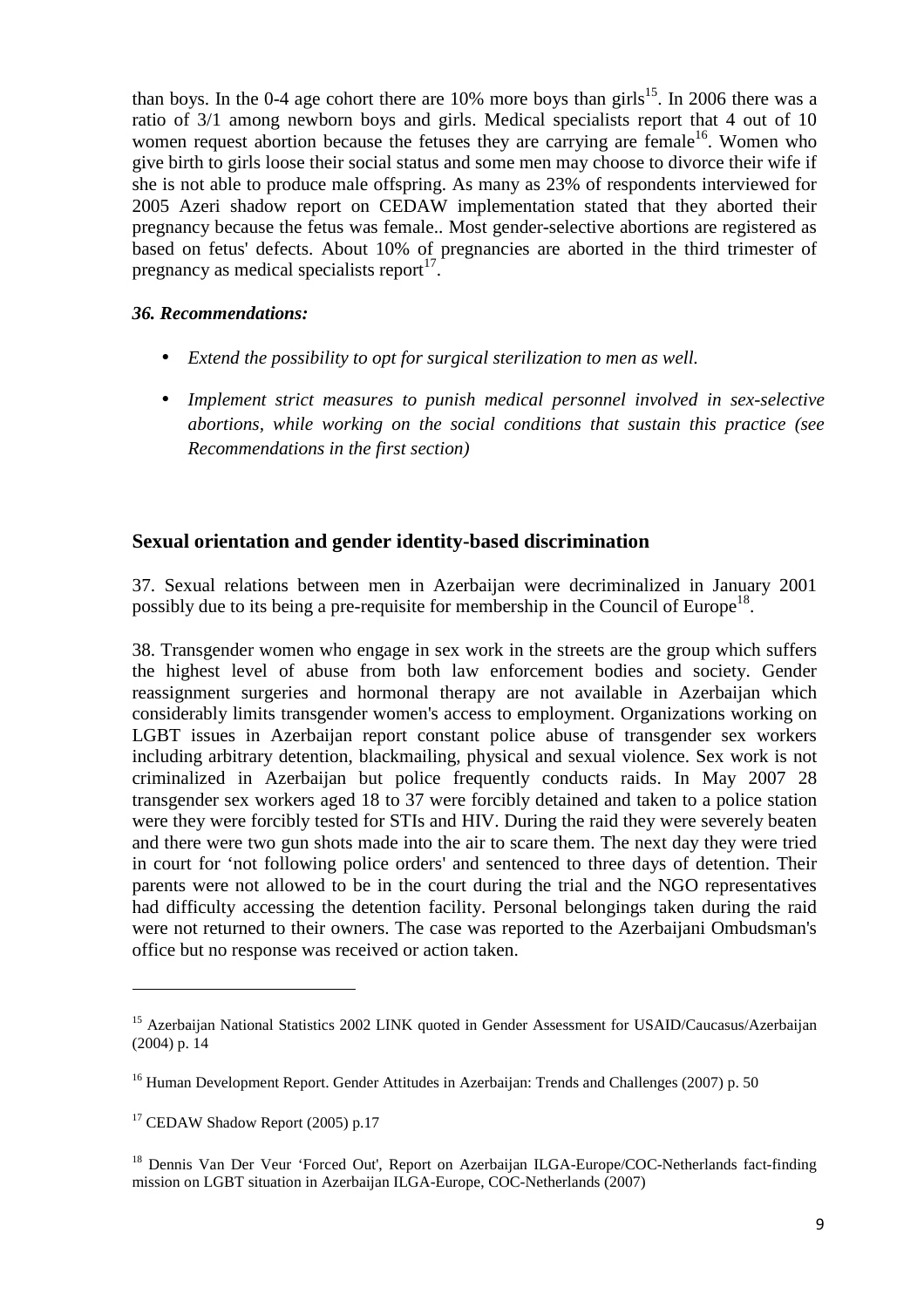39. Transgender women are forced to use self-harm as a means to avoid detention and sometimes agree to cooperate with the police by providing phone numbers and personal data of their clients. Police uses this information to blackmail the clients and in turn clients beat the sex workers angry that their 'secret' was discovered. NGOs report at least one case of murder of a transgender sex worker in retaliation.

40. Most lesbian, gay, bisexual and (LGBT) people live with their families because of family pressure and the social norm that a child should live with their family until marriage. Very few LGBT people tell their families about their sexual orientation or gender identity fearing being disowned or forcibly married. Many migrate to the capital city to escape family pressure and control<sup>19</sup>. In those cases in which their sexual orientation or gender identity was disclosed by the police or in the course of an accidental situation, there were cases of violence, expulsion from home, or forced marriage.

41. Until now there is no place for LGBT people to gather except for the office of an NGO that focuses its work on LGBT issues. Society largely believes that LGBT people are sick and immoral. It would be unsafe to run an LGBT-friendly venue because the general public could become violent against the clients of the venue.

42. LGBT organizing is very limited. The only LGBT NGO in the country reports that they have to use HIV as a cover-up for their work with LGBT communities and are not able to register officially as an LGBT organization which limits the scope of their work significantly. The staff of the NGO cannot appear in public speaking about LGBT rights due to fear of violence and retaliation. The NGO outreach workers working on HIV prevention who go to parks and clubs where LGBT people gather are constantly harassed by the police. Police also monitors websites which LGBT people use for meeting each other. There were cases reported of police officers meeting with LGBT people through a personals website and then blackmailing or detaining them.

43. Though homosexuality is not prohibited in Azerbaijan, it is not openly accepted by society.

### *44. Recommendations:*

- *Conduct proper investigations on police blackmailing, harassment and violence against LGBT people, duly punishing those responsible and setting up administrative and legal frameworks to eradicate such practices*
- *Develop legislation to address family violence and hate crimes against LGBT people*
- *Develop a legal and medical system which would allow transgender people to change their bodies and legal papers in accordance with their gender identity.*
- *Take all necessary steps to ensure that organizations working on LGBT issues can legally register and operate, in accordance with the non-criminalized status of samesex relationships in the country.*

<sup>&</sup>lt;sup>19</sup> 'Forced Out' Report and communication with LGBT NGO in Azerbaijan